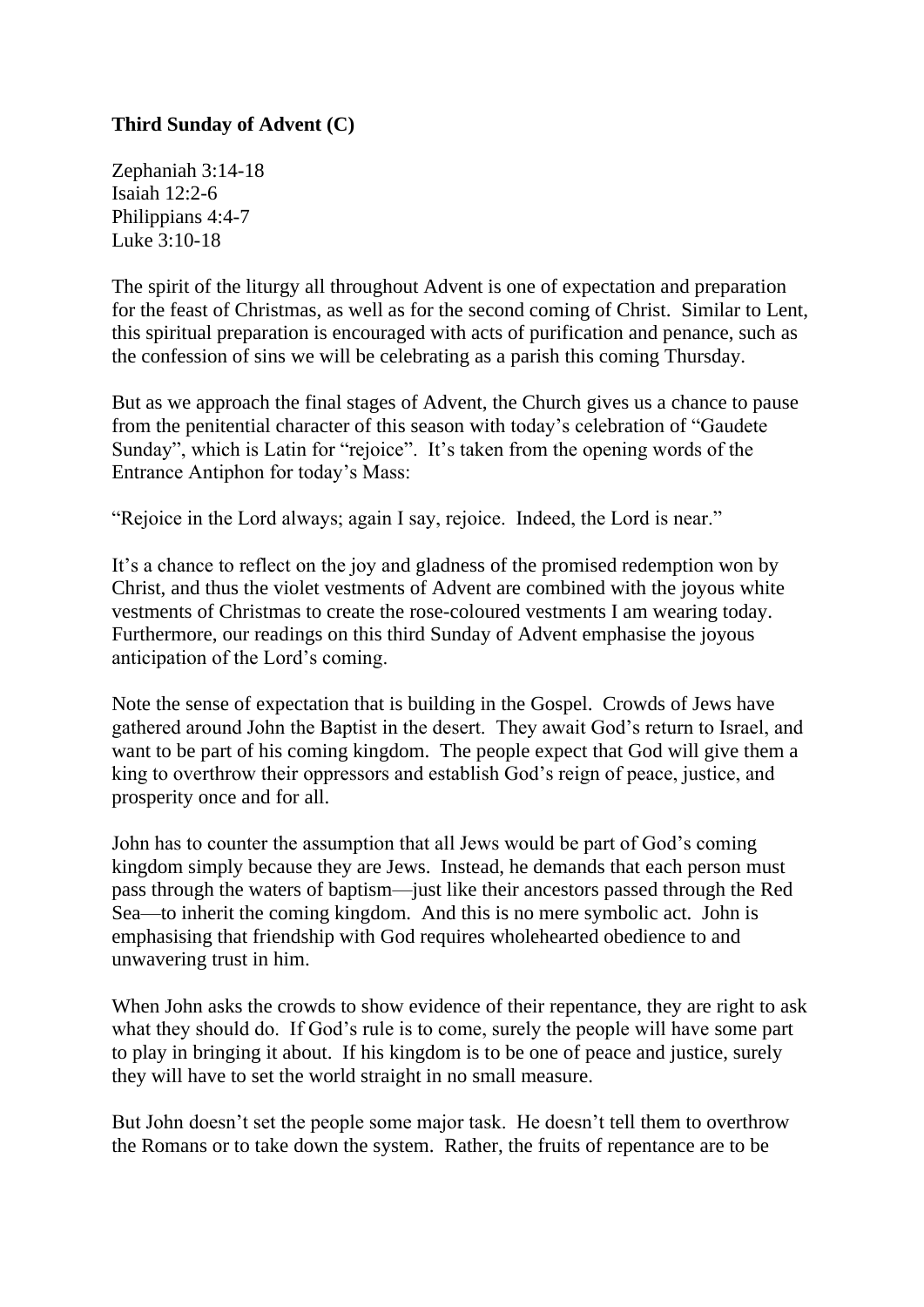found in personal transformation. Each person, entrusting their life and livelihood to God, prepares for the coming of Christ in their daily encounters with others.

This task is a real challenge even for us. We all like to dream about world peace, for instance, but such an abstract concept requires no real commitment on our part. John is talking about a real conversion of heart, so that in our day-to-day lives we might be capable of the kind of true charity and selflessness that are a necessary condition of genuine peace.

To prepare for the coming of Christ, John the Baptist exhorts us to live justly. And Jesus, building on this firm foundation, invites us to live the way of love.

John freely declared that Jesus is mightier than he. John's baptism prepared the people for forgiveness by repentance of their offenses against God. And then, baptising with the Holy Spirit, Jesus overcomes our transgressions and restores us to God's friendship. Those who pass through the waters of Jesus' baptism, those who die to sin and rise with Jesus to live for God, are made sharers in God's own life of love. The intimacy Jesus has with his heavenly Father is available to us here and now.

As sharers in God's life, we are called to hold fast to this incredible revelation of God's goodness that we have received in faith, and to be witnesses of it to our friends, our families, and to a world that is often overcome in darkness. Gaudete Sunday prepares us for the revelation that God does not remain silent or distant in the face of our darkness. No, he comes to be with us, to reveal himself to us, and to win our salvation.

- -

My friends, the details of our lives are all vastly different, but they share one thing in common. At their heart, our lives have all been defined by a story that is classic and timeless and *true* – a Saviour has been born for us, our King has come, and each day he wishes to draw us ever more into a peace that the world cannot give, and the world cannot take away. Don't allow your present concerns—great as they may be—to overshadow your true identity – namely, that you are a child of God, beloved by him, and redeemed in Christ. No matter what trials you may face or what darkness you may encounter, the love of God for you in Christ cannot be taken away.

The Incarnation of Christ is the most mind-blowing answer from God to the problem of human sin, and so a half-hearted response on our part will not suffice. To be sure, trials will still remain – our bourgeois culture—and those too attached to it within the Church—will be nervous about people who take Christ seriously. But such opposition pales in comparison with the glory and promise and challenge of the risen Christ.

The Advent of Christ is part of this glorious story of salvation and redemption. As followers of Christ, this is also *our* story. It's *your* story. Embrace it, because amidst